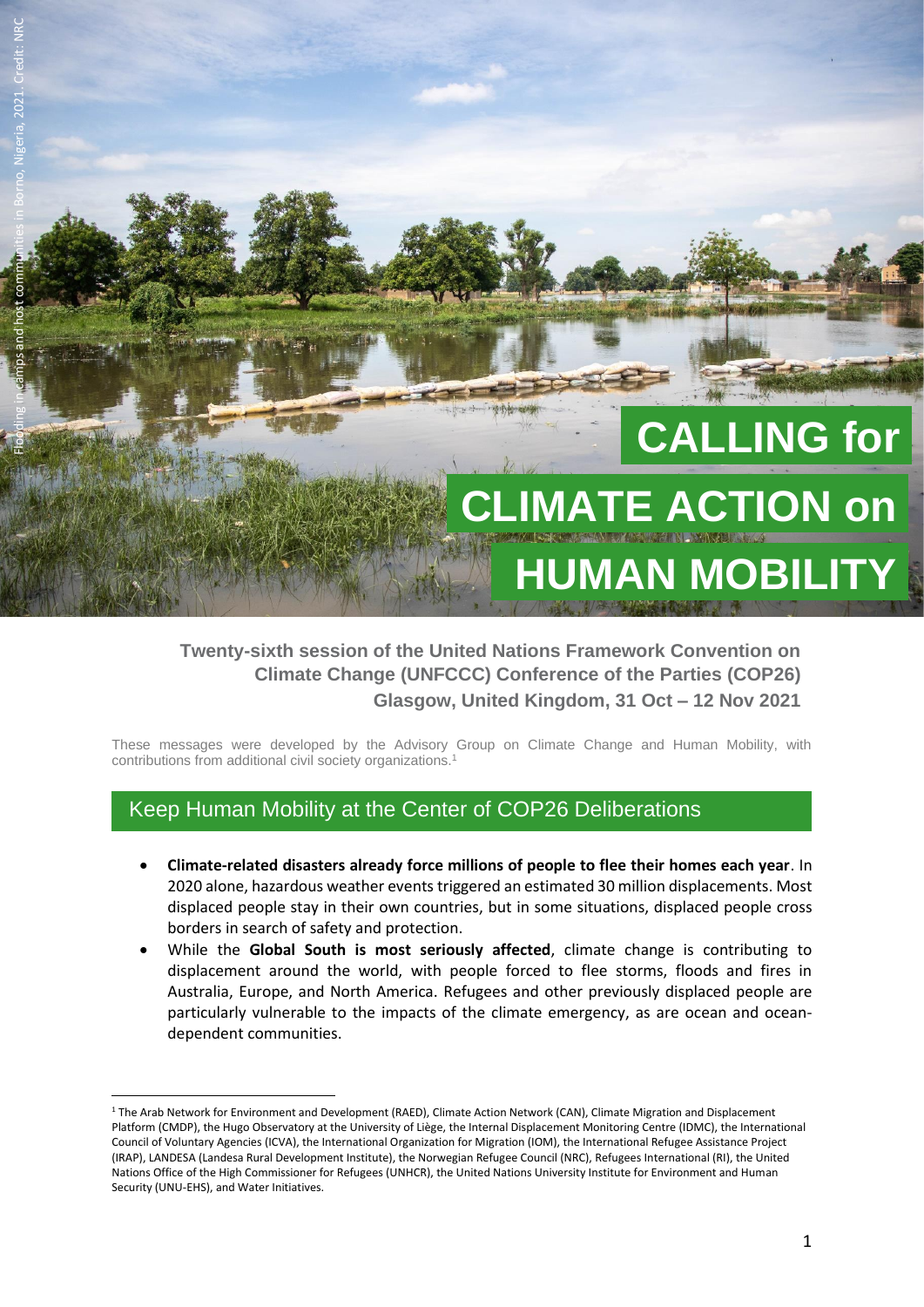- The Intergovernmental Panel on Climate Change's (IPCC) latest report on the physical basis for the climate emergency, released in August 2021, provides compelling **evidence of increasing trends in extreme weather, ocean warming, slow-onset events, and other climatic disruptions,** exacerbating displacement risks faced by vulnerable populations who lack the means to adapt and prepare for these changes.
- The **climate emergency demands international cooperation now to limit warming to a 1.5°C** increase over pre-industrial levels and **avoid and minimize future displacements**.
- **Gender equitable and socially inclusive adaptation measures addressing human mobility (displacement, migration, and planned relocation)** play a crucial role in building resilience and reducing underlying vulnerabilities that can contribute to displacement or populations that lack the resources to move out of harm's way, such as through **legal and policy frameworks that support safe, voluntary, and dignified migration** as a positive choice, and, if necessary, through **participatory planning for relocation** to safer settlement areas with full **respect for human rights**.
- **When displacement cannot be avoided,** advance planning, technical support, and adequate resources to build capacity in the most-affected countries can **reduce loss and damage when people have to flee or relocate** from the adverse effects of climate change by helping them find durable solutions to their displacement that **respect their human rights** and offer safe, secure land rights.

## Change-Related Human M Urgently Provide Affected and Vulnerable Countries with Expertise, Tools and Financing for Climate Change

- **Urgently support vulnerable countries in their efforts to scale up prevention and preparedness measures** to avert, minimize, and address displacement as a form of loss and damage.
- Support the formulation and implementation of **National Adaptation Plans (NAPs)** that incorporate human mobility considerations.
- Provide resources to help implement the Warsaw International Mechanism for Loss and Damage's (WIM) **Task Force on Displacement's recommendations** to strengthen support for countries most vulnerable to climate change, and **support continued implementation of the TFD workplan**.
- **Establish loss and damage as a permanent, standalone agenda item** for all future COPs/CMAs, and **appoint a special COP26 loss and damage envoy** to mobilize and enhance political will.
- Support efforts to **operationalize the Santiago Network for Loss and Damage** through the creation of a robust, fully resourced governance structure and Secretariat that can help vulnerable developing States identify and access technical expertise to avert, minimize and address displacement as a form of loss and damage.
- Follow up and strengthen **financial commitments to dedicate 100 billion USD annually to support mitigation and adaptation measures** for developing countries between 2021-2024, ensuring that adaptation accounts for at least 50 per cent of the total grant equivalent amount.
- Advance **secure land tenure**, particularly for women, as a strategy for climate adaptation and mitigation to reduce the threat of climate-induced displacement and enhance agency in communities' decision-making for when and how they migrate.
- Initiate negotiations on a **new, higher collective quantified goal for 2025 onwards**, "taking into account the needs and priorities of developing countries" as mandated in the Paris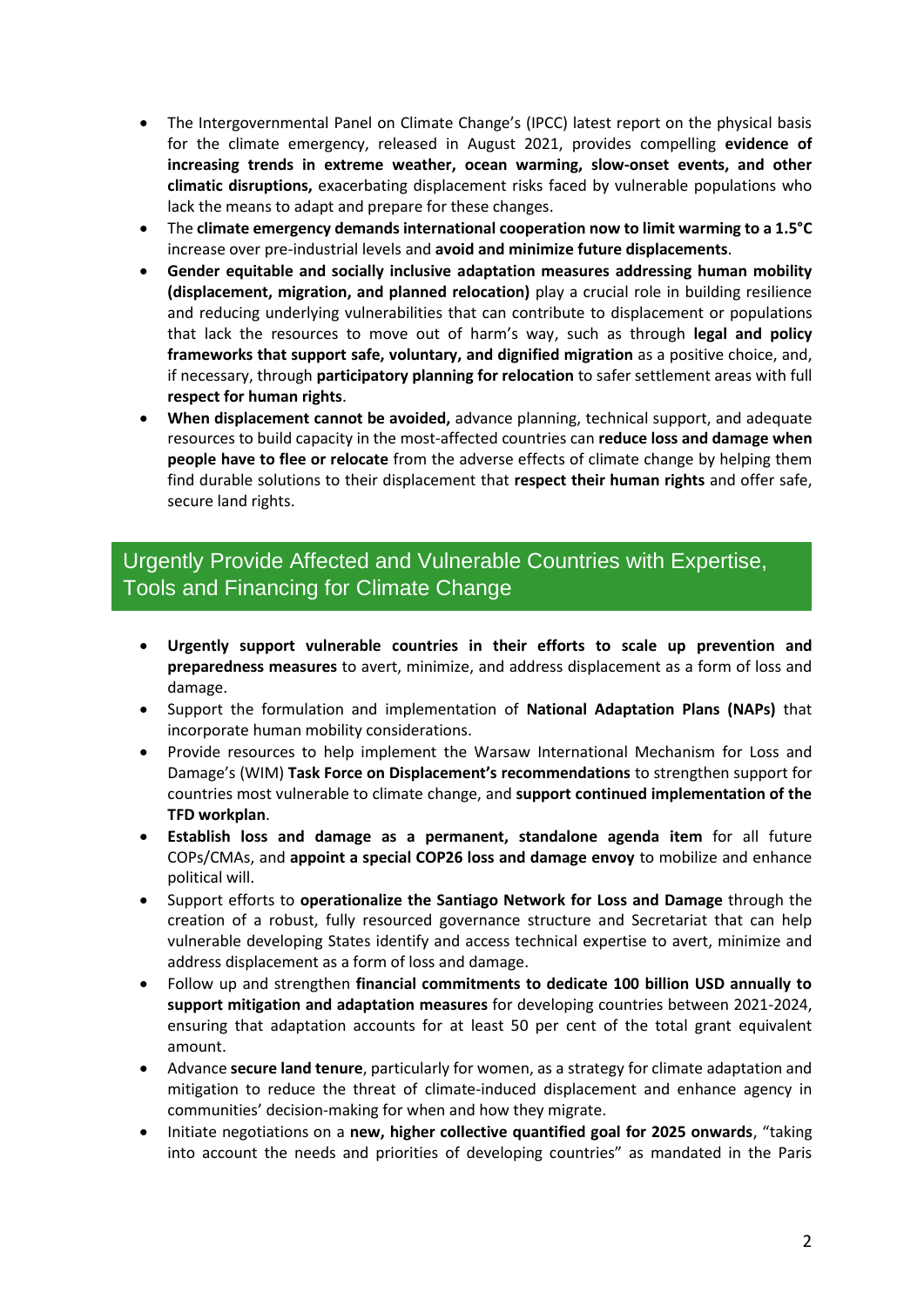Agreement (Decision 1/CP.21, para. 53), that **supports mitigation, adaptation, as well as loss and damage measures**.

- Provide guidance and assistance to vulnerable countries on how to access **sustainable, adequate, and predictable finance for addressing climate change-related human mobility, including for local-level action,** through both climate change adaptation measures and loss and damage solutions.
- Ensure efforts to address **human mobility within the UNFCCC process are coordinated and coherent with other relevant processes in the UN system**, building synergies and avoiding duplication.

# and the UN System Address Human Mobility across the Spectrum of the UNFCCC's Work

## **MITIGATION AND NDC PREPARATION**

## **Progress to date:**

• As Parties prepare to present their new **Nationally Determined Contributions** (NDCs) at COP26 setting out updated mitigation commitments and targets, it is unclear how many Parities, and Least Developed Countries (LDCs) and Small Island Developing States (SIDS) in particular, will include **human mobility considerations among their priorities for adaptation and addressing loss and damage within their NDC submissions**.

#### **Critical next steps:**

- Underscore the millions of people already displaced by climate-related disasters to instill urgency and strengthen commitmentsto **limit warming to a 1.5°C** increase over pre-industrial levels.
- When presenting mitigation commitments and targets in the NDCs, encourage LDCs and SIDS, in particular, to **highlight priorities for adaptation and addressing loss and damage that will help avoid or reduce future displacement**.

## **ADAPTATION AND RESILIENCE**

## **Progress to date:**

- In May 2021, the UNFCCC Adaptation Committee continued its discussions, based on technical guidance (AC/2021/TP/GGA), to establish a review process for the **Global Goal on Adaptation**  (GGA), created under Article 7 of the Paris Agreement. The GGA review will be one component of the first broader global stocktaking exercise of the Paris Agreement, set for 2023.
- The **Green Climate Fund** has supported Parties with the development of their NAPs. In 2021, the UNFCCC Adaptation Division also launched the **UN for NAPsInitiative** that aims to provide coordinated technical assistance from across the UN system to help countries formulate and implement their NAPs. An event to highlight the role of NAPs may be organized by the UNFCCC during COP26.
- By 2017, 51 countries prepared short-term National Adaptation Programmes of Actions (NAPA). However, to date, only 24 countries,<sup>2</sup> including 7 LDCs and 4 SIDS, have submitted longer term **NAPs,** which reinforce and expand upon national adaptation priorities identified in their NDCs.

<sup>2</sup> https://www4.unfccc.int/sites/NAPC/Pages/national-adaptation-plans.aspx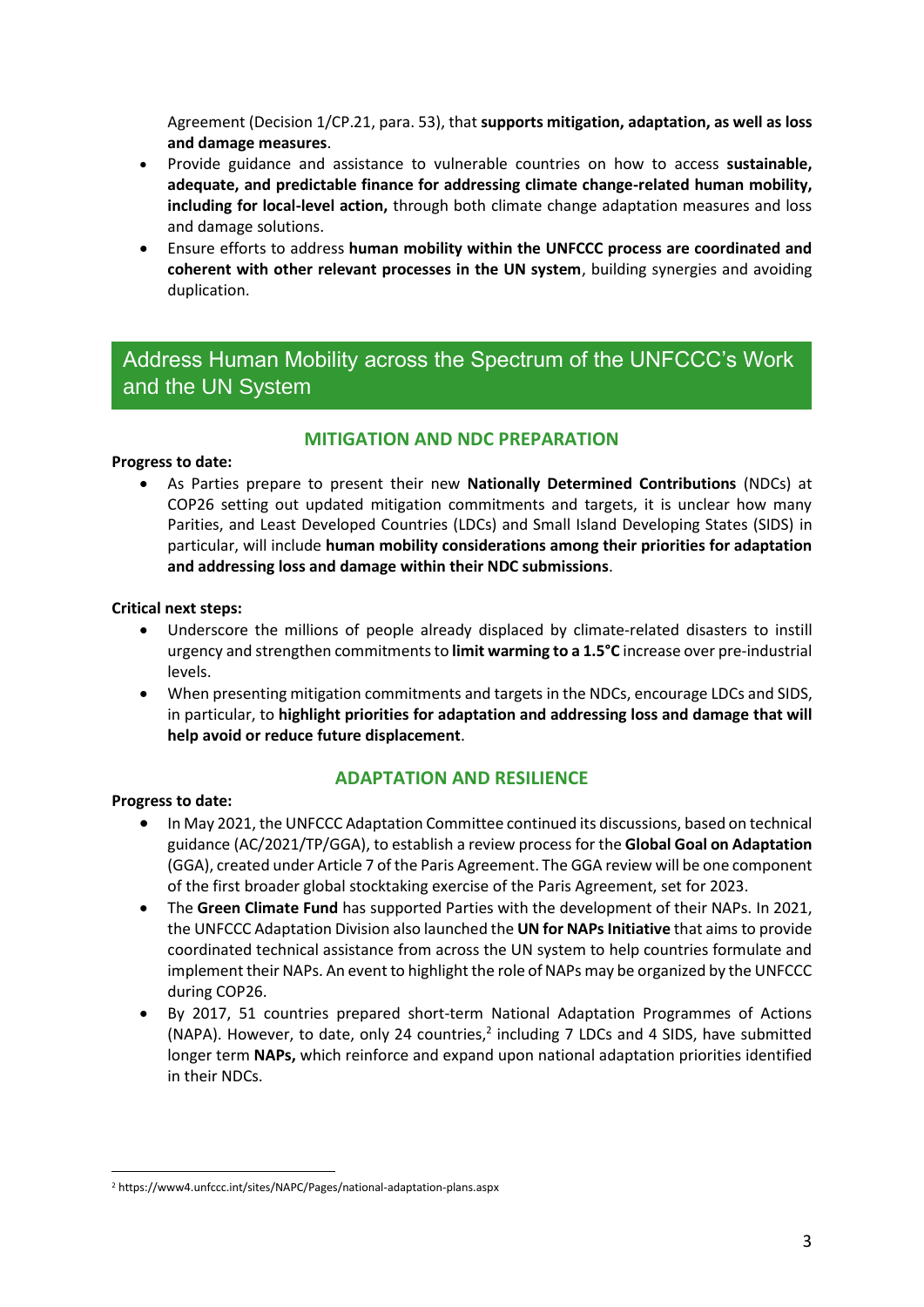**Critical next steps:**

- Advocate for the **GGA review process to include adaptation goals and targets aimed at averting and minimizing displacement**, such as through the facilitation of safe, orderly and regular migration when adaptation in places of origin is not possible, planned relocation processes, and other measures.
- Encourage global and national efforts, like the Green Climate Fund and UN for NAPs Initiative, to **support the inclusion of human mobility considerations in the formulation and implementation of NAPs,** particularly for LDCs and SIDS, by providing affected countries with necessary technical expertise and financing.
- Highlight the **importance of adaptation in existing displacement settings to advance durable solutions,** in line with the UN Secretary-General High-Level Panel on Internal Displacement's September 2021 report and the Sustainable Development Goals' commitment to leave no one behind, recognizing that refugees and internally displaced persons are often exposed to high levels of displacement risk associated with the adverse impacts of climate change.
- Emphasize the importance of **inclusive and integrated human rights-based approaches to adaptation measures** that conform with the Paris Agreement, the Global Compact for Migration, the Sendai Framework for Disaster Risk Reduction, the Agenda 2030 for Sustainable Development, and the Humanitarian-Development-Peace Nexus approach.

## **LOSS AND DAMAGE**

#### **Progress to date:**

- The **WIM Executive Committee's five-year rolling workplan** includes "enhanced cooperation and facilitation in relation to human mobility, including migration, displacement and planned relocation" (UN Doc FCCC/SB/2018/1).
- Established under the WIM in 2016 (Decision 1/CP.21), the **Task Force on Displacement** has submitted a broad range of recommendations to the WIM, based upon extensive research and expert consultations as set out in its workplan.
- The COP25 Presidency and incoming COP26 Presidency held initial consultations and developed discussion papers in 2020 and 2021 with technical partners to **operationalize the Santiago Network for Loss and Damage** by COP26 (established by Decision 2/CMA.2 to catalyze technical assistance).

#### **Critical next steps:**

- **Establish loss and damage as a permanent, standalone agenda item** for all future COPs/CMAs, and **appoint a special COP26 loss and damage envoy** to mobilize and enhance political will.
- **Develop an action plan and commit adequate financial resources to operationalize the Santiago Network for Loss and Damage** through the establishment of a governance structure and Secretariat to serve as a technical support hub for vulnerable developing States at all levels, including local and community-based projects.
- Encourage the Santiago Network to invite a **wide variety of relevant organizations, bodies, networks, and experts, including at the local level,** with technical expertise and assistance on human mobility issues.
- Implement the Task Force on Displacement's (TFD) existing recommendations<sup>3</sup> (welcomed in Decision 10/CP.24) and express continued support for the Task Force on Displacement as an important knowledge forum for helping States develop integrated approaches to avert, minimize and address displacement related to the adverse impacts of climate change. Key recommendations include:

<sup>3</sup> <https://unfccc.int/sites/default/files/resource/10a1.pdf#page=43>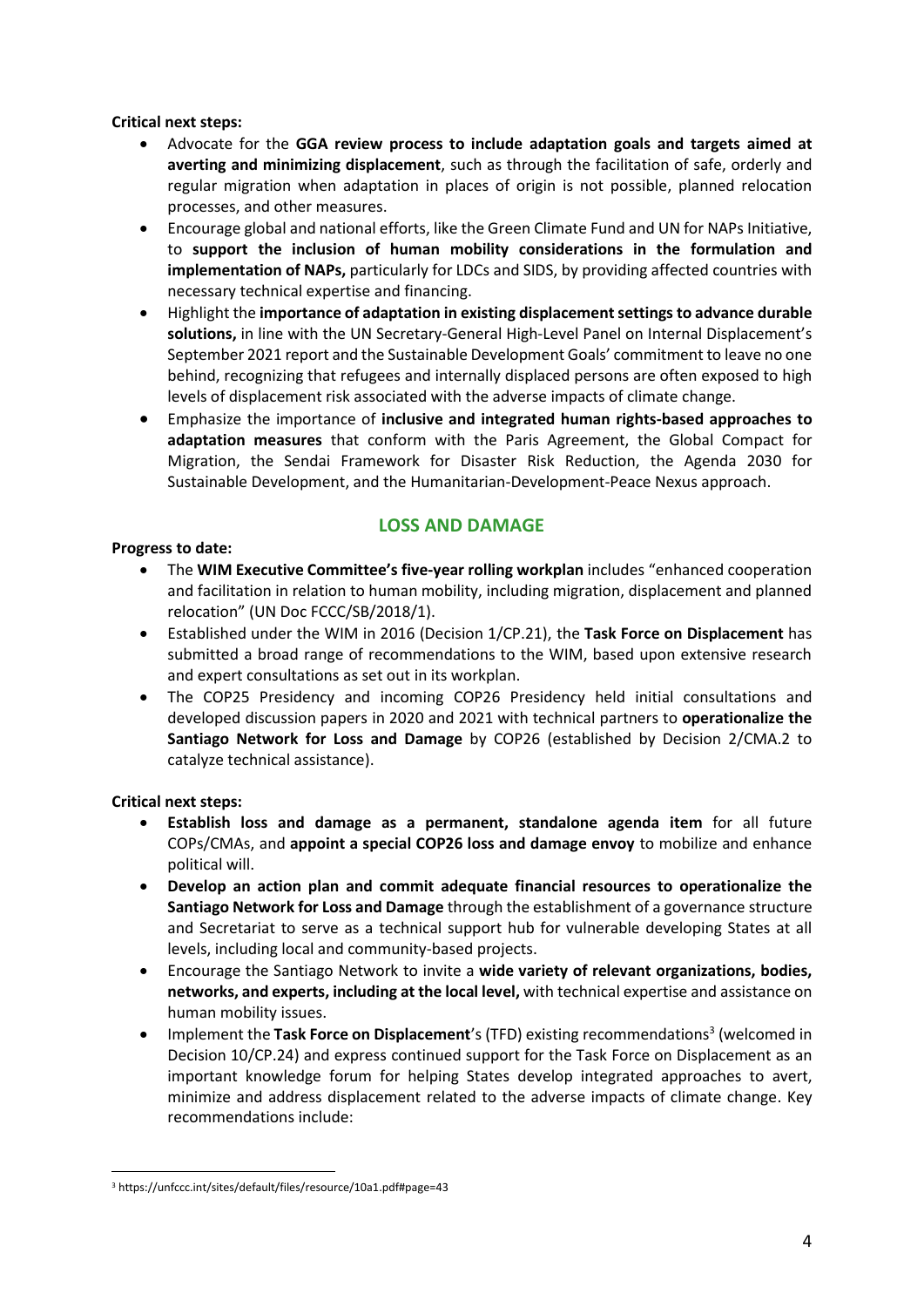- o "To continue **supporting efforts, including finance, technology and capacitybuilding, of Parties and other actors, including with and for communities and local actors**, in order to avert, minimize and address displacement related to the adverse impacts of climate change, at all levels, including the community, national, regional and international levels;"
- o "To **enhance research, data collection, risk analysis and sharing of information** to better map, understand and manage human mobility related to the adverse impacts of climate change in a manner that includes the participation of communities affected and at risk of displacement related to the adverse impacts of climate change;"
- o "To **integrate climate change related human mobility challenges and opportunities into national planning processes**, as appropriate, by drawing on available tools, guidance and good practices, and consider communicating these efforts undertaken, as appropriate".
- Encourage the TFD to explore and analyze **distinctions between adaptation and loss and damage measures** in the context of displacement, and clarify, accordingly, how vulnerable countries can access financing under adaptation and/or loss and damage modalities.

## **FINANCE**

#### **Progress to date:**

- Developed countries have repeatedly committed in Copenhagen, Paris and Madrid **to robust financing measures at 100 USD billion per year,** starting in 2020 and extending beyond 2025, balanced between mitigation and adaptation (Decision 1/CP.21, paras. 53 and 114). However, these commitments have not yet translated into reality.
- As of 2021, **adaptation received only 21 per cent of climate financing.**
- In Madrid, the COP invited the **Green Climate Fund** to "continue providing financial resources for activities relevant to averting, minimizing and addressing loss and damage in developing country Parties, to the extent consistent with the existing investment, results framework and funding windows and structures of the Green Climate Fund, and to facilitate efficient access in this regard" with reference to the WIM's five-year work plan that includes displacement (Decision 6/CMA.2).

## **Critical next steps**

- Follow up and strengthen **financial commitments to dedicate 100 billion USD annually to support mitigation and adaptation measures** for developing countries between 2021-2024, ensuring that adaptation accounts for at least 50 per cent of the total grant equivalent amount.
- Initiate negotiations on a **new, higher collective quantified goal for 2025 onwards**, "taking into account the needs and priorities of developing countries" as mandated in the Paris Agreement (Decision 1/CP.21, para. 53), that **supports mitigation, adaptation, as well as loss and damage measures**.
- Ensure that the **Adaptation Fund, in particular, continues to receive contributions,** such as by allocating proceeds from the Paris Agreement's market mechanism activities set out in Article 6.
- Request a progress **update on the Green Climate Fund's support** for measures to avert, minimize and address loss and damage, and the extent to which they address displacement and other forms of human mobility.
- Ensure that **eligibility requirements for adaptation, as well as loss and damage projects, include and streamline relevant human mobility measures**, such as resilience building for displaced populations and vulnerable migrants, facilitating community-based planned relocation, access to pathways for admission and stay in cases of cross-border mobility, and assistance and durable solutions for displaced persons.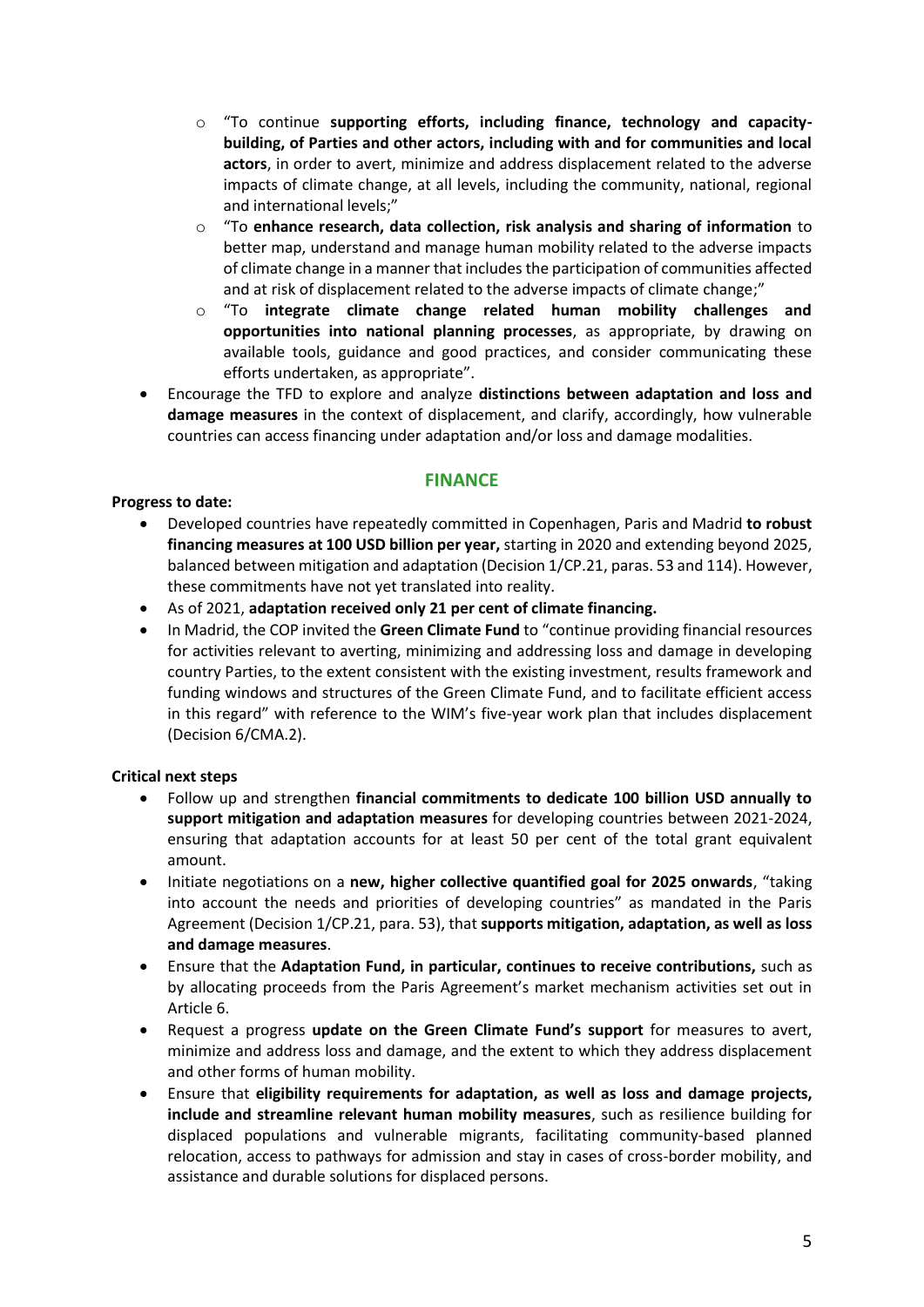- Provide developing countries, as well as national, local, and civil society organizations, with **guidance on how to access sustainable, adequate, and predictable financing** to comprehensively integrate climate change-related human mobility considerations in wider climate change responses.
- Contribute funding and support for Member States' accessto **humanitarian and development funding outside the UNFCCC process** for efforts to address human mobility associated with the adverse impacts of climate change**,** such as through multilateral vertical funds, the Migration Multi-Partner Trust Fund, insurance, social protection safety nets, and anticipatory financing mechanisms.

#### **ENSURING COHERENCE AND COLLABORATION WITH THE WIDER UN-SYSTEM**

#### **Progress to date:**

- Displacement, migration and planned relocation in the context of climate change have been **addressed to varying degrees across the UN System**, including: the Sendai Framework on Disaster Risk Reduction; the Global Compact for Safe, Orderly and Regular Migration (GCM); Global Compact on Refugees; the Human Rights Council; the UN Special Rapporteur on the human rights of internally displaced persons; and the UN Secretary-General's High-Level Panel on Internal Displacement.
- As part of its 2018 recommendations, the TFD invited "the **Secretary-General to consider steps, including a system-wide strategic review, for greater coherence in the United Nations** system to address human mobility in the context of climate change" (FCCC/CP/2018/10/Add.1, para. 1(k)).

#### **Critical next steps:**

- Create and support opportunities to strengthen concrete, coherent and joined-up responses through the **UN Network on Migration's new thematic workstream on climate change and migration** (led by IOM, ILO and UNFCCC and together with other Network members) dedicated to building stronger synergies between the GCM, the UNFCCC, the 2030 Agenda for Sustainable Development, and the Sendai Framework for Disaster Risk Reduction, such as through the Network's Work Plan 2021-2022 and the Migration Network Hub.
- Encourage countries to use the **2022 International Migration Review Forum, 2021-2022 Regional and Global DRR Platforms, and other relevant fora** to address challenges and maximize opportunities linked to human mobility in the context of climate change.
- Ensure that the newly created Human Rights Council Special Procedures mandate for a **Special Rapporteur on the promotion and protection of human rights in the context of climate change** is adequately resourced to provide coherent support to the UNFCCC and across the UN System, including for protecting the rights of people compelled to move in the context of climate change.
- Implement the **UN Secretary-General's High-Level Panel on Internal Displacement Report's recommendations** related to climate change, and, in particular, the recommendation that **"**The Secretary-General should set out clear expectations for all parts of the UN system on solutions and require relevant UN agencies and entities (humanitarian, development, peace, and disaster/climate change) to outline institutional plans for how they will build internal capacities and step up their engagement on solutions," drawing on the **GP20 Compilation of National Practices to Prevent, Address and Find Durable Solutions to Internal Displacement.**
- Address human mobility concerns in the context of climate change at all levels, from local to global, by **promoting an inclusive, gender-responsive approach for engaging all relevant actors,** including public, private and third sectors, as well as indigenous peoples, migrants, displaced populations, and displacement-affected communities.